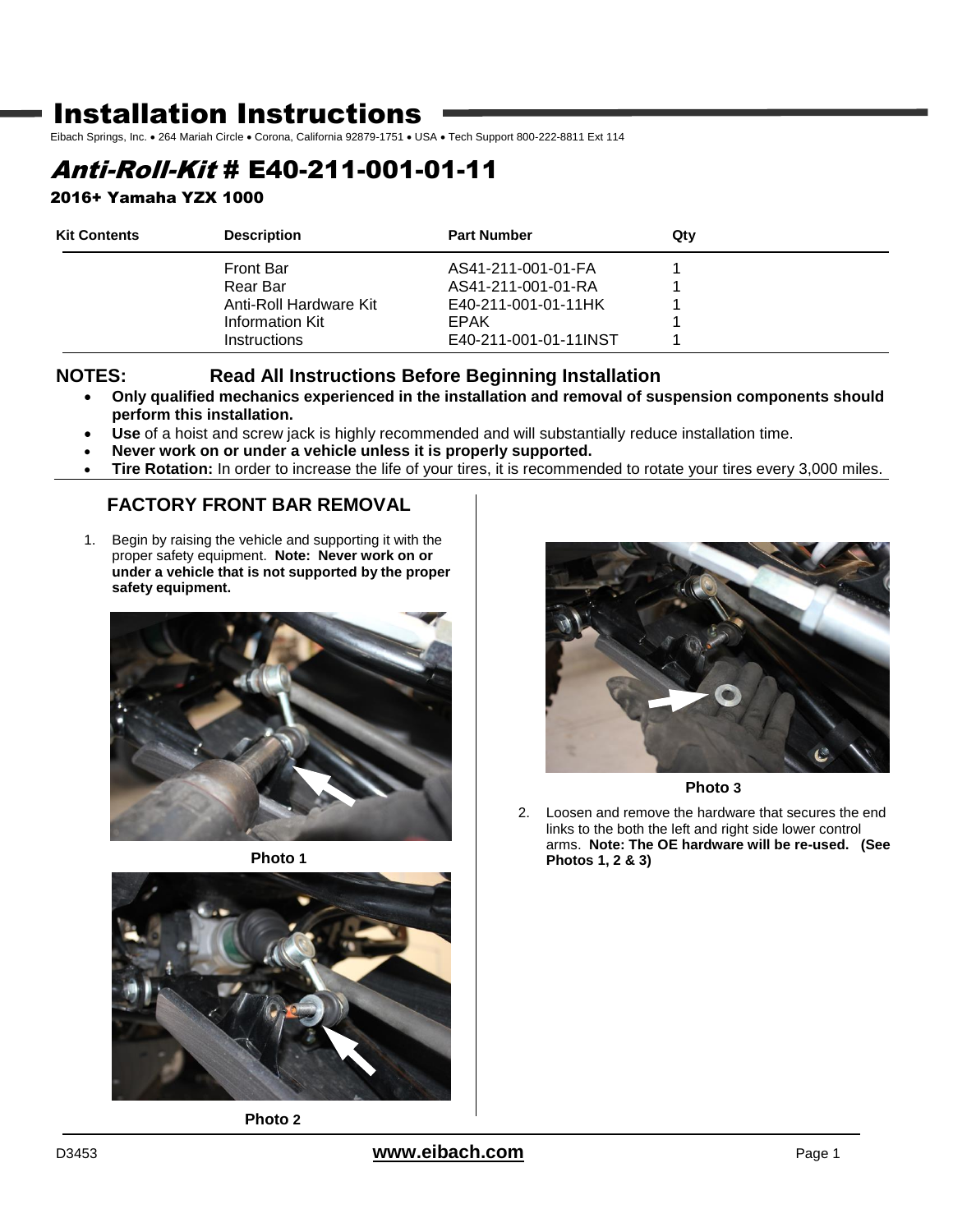![](_page_1_Picture_0.jpeg)

![](_page_1_Picture_2.jpeg)

**Photo 5**

3. Remove the hardare that secures the botht the left and right side bushing brackets to the frame, then, remove the bar from the vehicle.. **(See Photos 5, 6 & 7)**

### **EIBACH FRONT BAR INSTALLATION**

![](_page_1_Picture_6.jpeg)

**Photo 6**

![](_page_1_Picture_8.jpeg)

**Photo 4 Photo 7**

1. Install the Eibach front bar into the vehicle in the reverse of the removal of the OE bar. **(See Photos 6 & 7)**

![](_page_1_Picture_11.jpeg)

**Photo 8**

![](_page_1_Picture_13.jpeg)

**Photo 9**

2. Apply some poly lubricant to the inside of the supplied Eibach front bushings, then, install the bushings onto the Eibach bar and secure with the OE bushing brackets and hardware. **(See Photos 8 & 9)**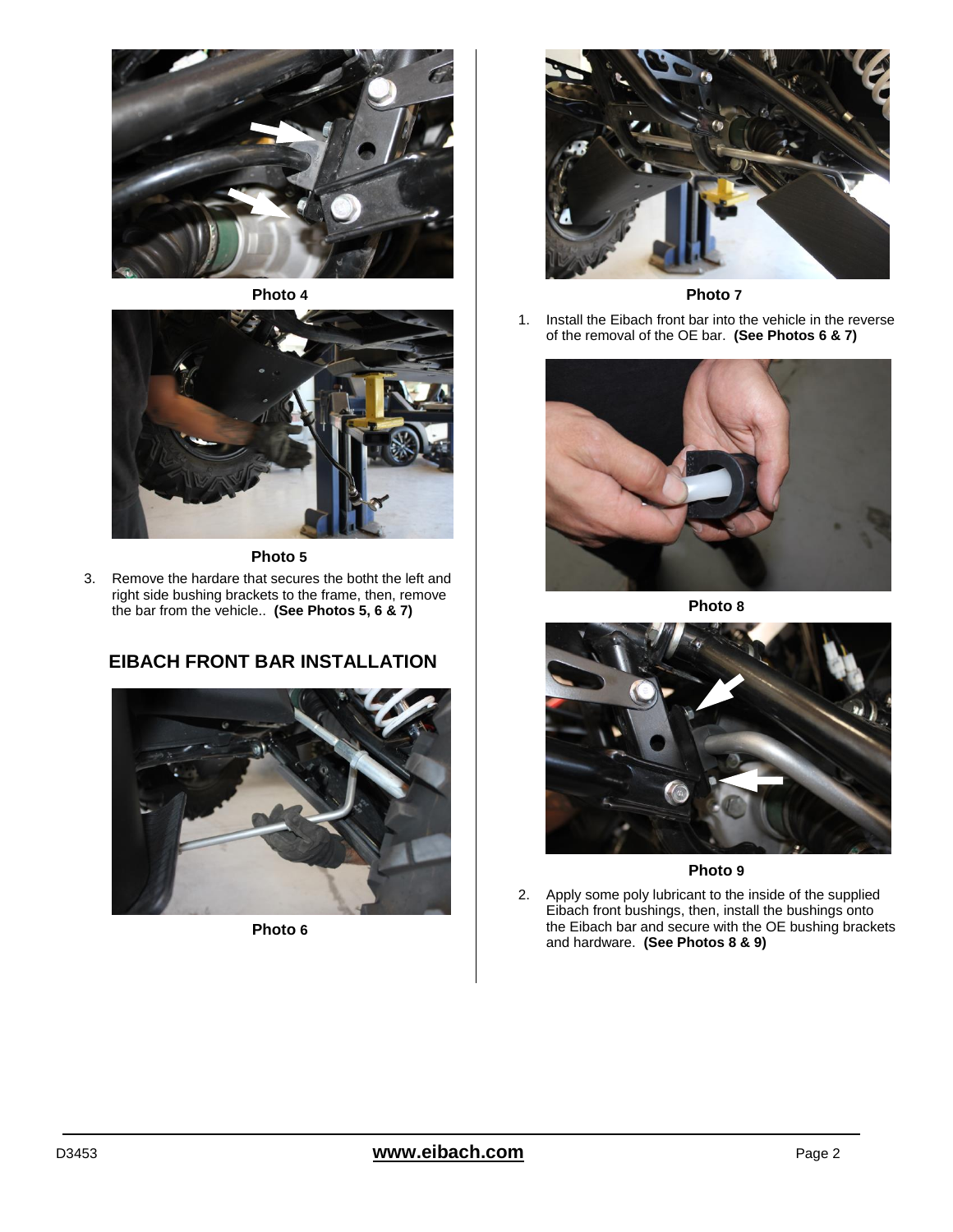![](_page_2_Picture_0.jpeg)

![](_page_2_Figure_1.jpeg)

![](_page_2_Picture_2.jpeg)

**Photo 11**

3. Secure the OE end links to both ends of the bar using the OE hardware**. Note: When using the soft setting, you will need to swap the driver side end link to the passenger side, and the passenger side end link to the driver side and mount as shown. (See Photos 10 & 11)**

![](_page_2_Picture_5.jpeg)

**Photo 12**

- 4. Double check to make sure everything is properly positioned and tightened, then, road test the vehicle.
- 5. After road testing, double check all hardware to make sure everything is properly tightened and positioned.

## **FACTORY REAR BAR REMOVAL**

1. Begin by raising the vehicle and support it with the proper safety equipment. **Note: Never work on or under a vehicle that is not supported by the proper safety equipment.**

![](_page_2_Picture_11.jpeg)

**Photo 14**

2. Disconnect the end links from both ends of the lower control arm. **(See Photo 14)**

![](_page_2_Picture_14.jpeg)

**Photo 15**

![](_page_2_Picture_16.jpeg)

**Photo 16**

![](_page_2_Picture_18.jpeg)

**Photo 17**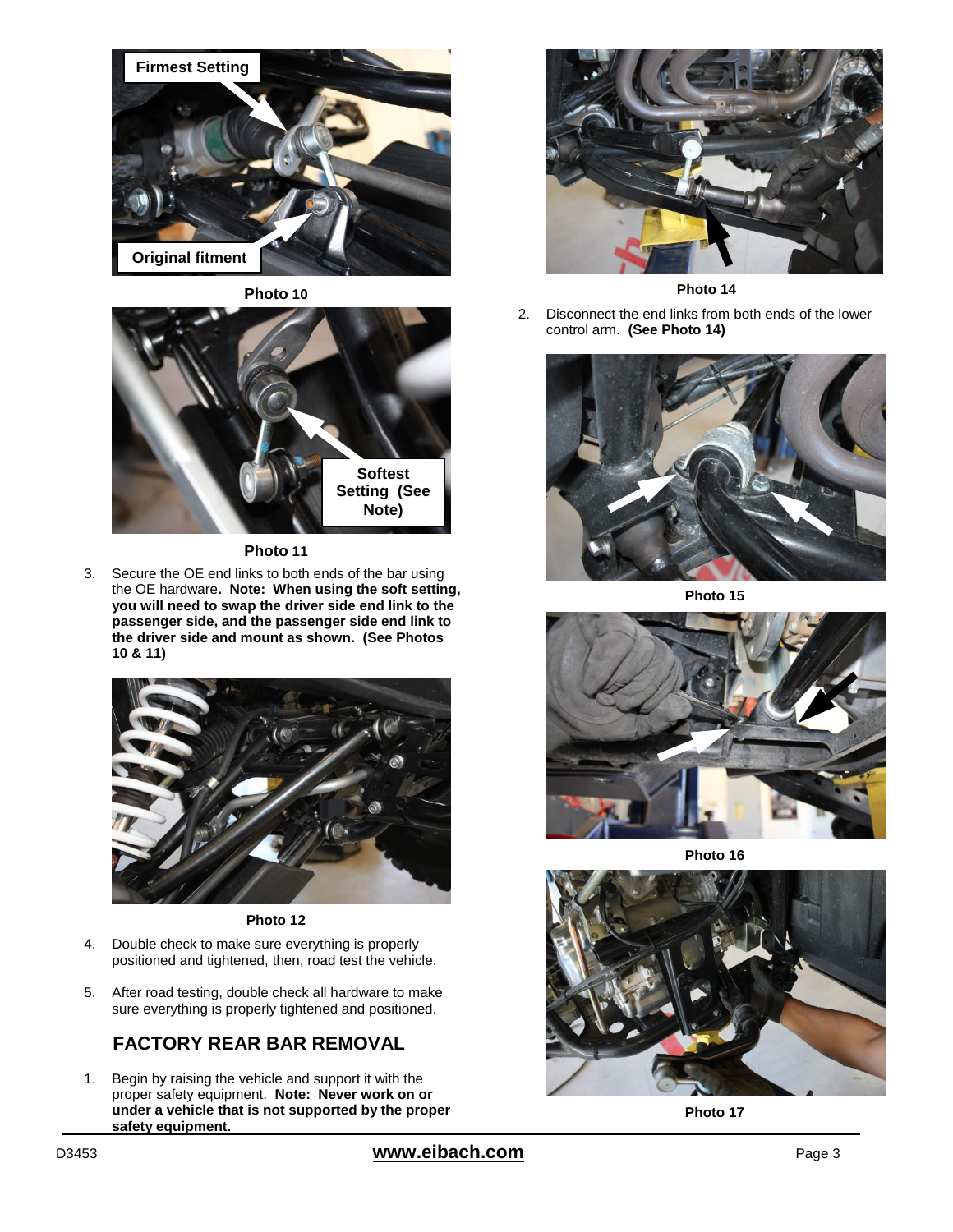3. Loosen and remove the bolts that secure the bushing brackets to the subframe, then, remove the bar from the vehicle. **Note: The passenger side forward bolt is easier to access from under the vehicle, so removal of the bottom splash panel may be necessary. (See Photo 15, 16 & 17)**

#### **EIBACH REAR BAR INSTALLATION**

![](_page_3_Picture_2.jpeg)

**Photo 18**

![](_page_3_Picture_4.jpeg)

**Photo 19**

4. You can now install the Eibach bar in the reverse of the removal of the OE bar. **(See photos 18 & 19)**

![](_page_3_Picture_7.jpeg)

**Photo 20**

![](_page_3_Picture_9.jpeg)

**Photo 21**

![](_page_3_Picture_11.jpeg)

**Photo 22**

5. Apply some poly lubricant to the inside of the supplied Eibach bushings, then, install the bushings and brackets onto the bar and secure with the OE hardware. **(See Photos 20, 21 & 22)**

![](_page_3_Picture_14.jpeg)

**Photo 23**